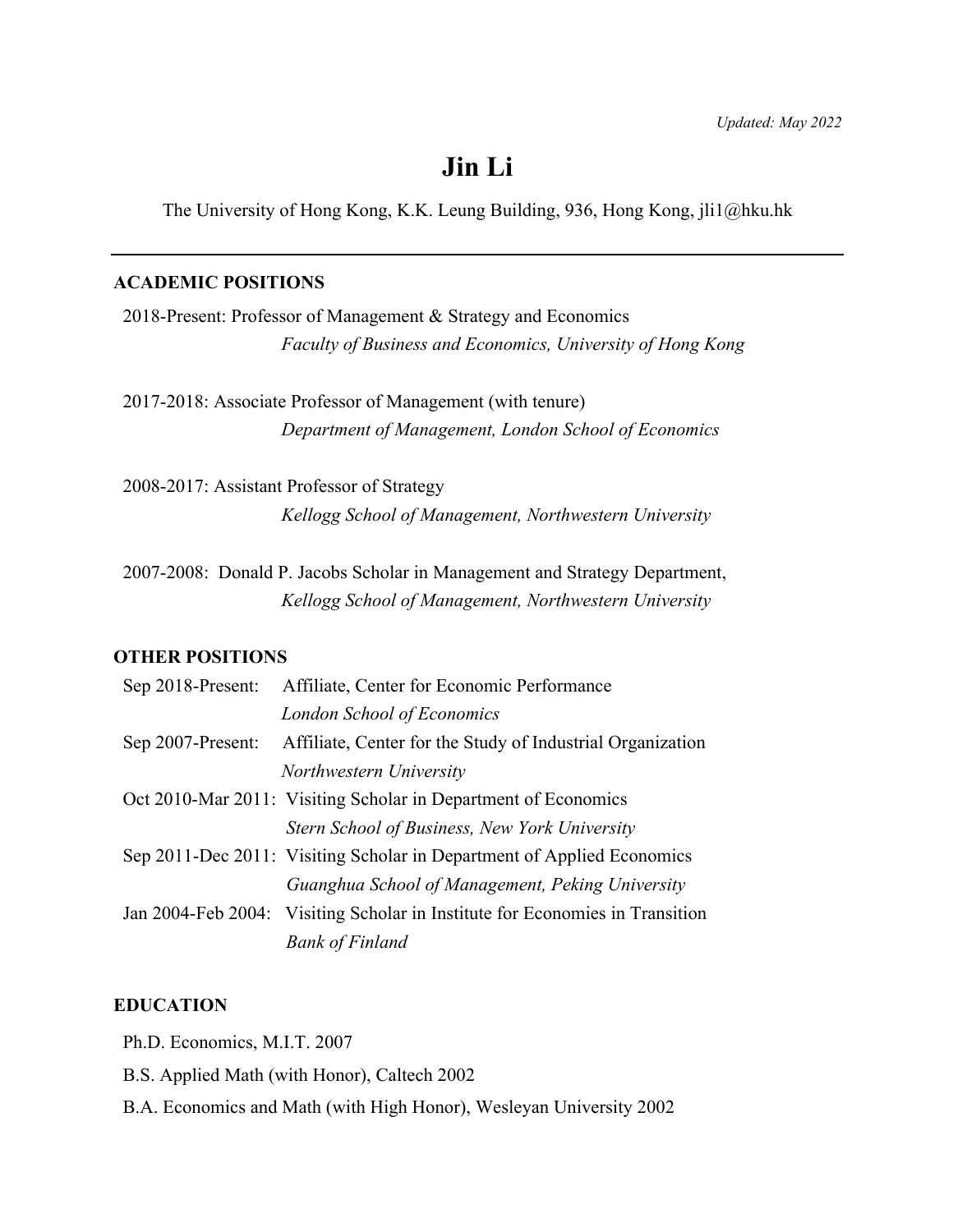### **SELECTED AWARDS**

HKU EMBA Outstanding Teaching Award 2021 HKU FBE Faculty Outstanding Teaching Award (Postgraduate Teaching) 2020 LSE Departmental Teaching Prize 2018 MIT Presidential Fellowship 2002-2004 Phi Beta Kappa 2001 Tau Beta Pi 2001 Gordon Moore Fellowship, Caltech 2000-2002 Freeman Asian Scholarship, Wesleyan University 1997-2001

## **PUBLICATIONS AND ACCEPTED PAPERS**

- (1) "Tacit Collusion in Auctions and Conditions for Its Facilitation and Prevention: Equilibrium Selection in Laboratory Experimental Markets," joint with Charles Plott, *Economic Inquiry,* Vol 47, No.3, (July 2009) pp. 425-448.
- (2) "Job Mobility, Wage Dispersion, and Technological Change: An Asymmetric Information Perspective," *European Economic Review* Vol 60, (May, 2013) pp.105-126.
- (3) "Managing Conflicts in Relational Contracts," joint with Niko Matouschek, *American Economic Review,* Vol 103, No.6 (October, 2013) pp. 2328-51.
- (4) Relational Contracts with Subjective Peer Evaluations" joint with Joyee Deb and Arijit Mukherjee *Rand Journal of Economics,* Vol 47, No.1 (Spring, 2016) pp. 3-28 (Lead Article).
- (5) "When Does Aftermarket Monopolization Soften Foremarket Competition?" joint with Yuk-Fai Fong and Ke Liu, *Journal of Economics & Management Strategy,* Vol 25, No.4 (Winter, 2016) pp. 852-879.
- (6) "Information Revelation in Relational Contracts" joint with Yuk-Fai Fong, *Review of Economic Studies*, Vol 84, No.1 (Jan 2017) pp. 277-299.
- (7) "A Theory of Turnover and Wage Dynamics," joint with Jun Yu*, Economic Inquiry,* Vol 55, No.1 (Jan, 2017) pp. 223-236.
- (8) "Power Dynamics in Organizations," joint with Niko Matouschek and Mike Powell*, AEJ Micro,* Vol 9, No.1 (Feb, 2017) pp. 217-241.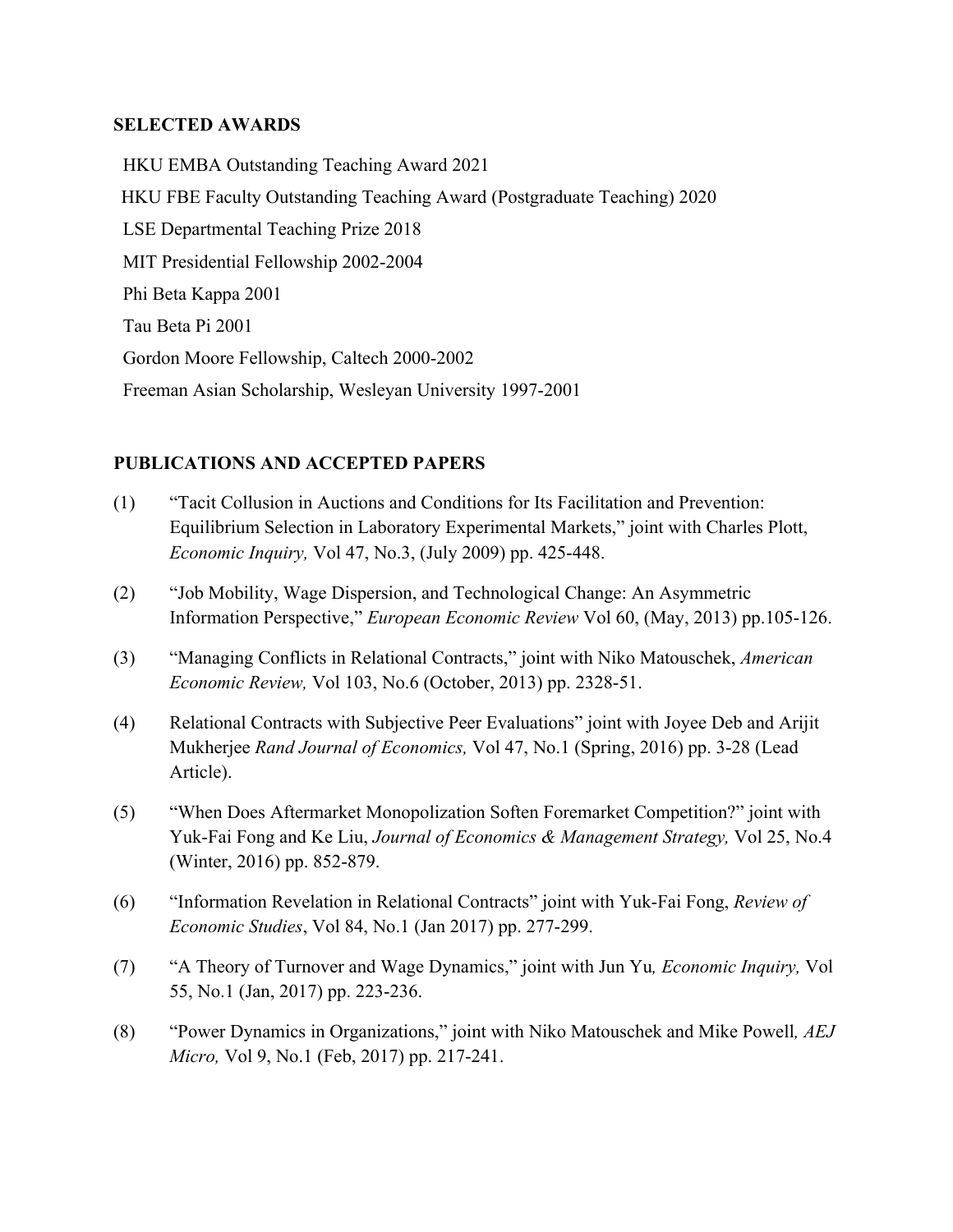- (9) "Relational Contracts, Limited Liability, and Employment Dynamics" joint with Yuk-Fai Fong*, Journal of Economic Theory,* Vol 169 (May, 2017) pp. 270-293.
- (10) "Managing Careers in Organizations" joint with Rongzhu Ke and Mike Powell, *Journal of Labor Economics,* Vol 36, No.1 (Jan, 2018) pp. 197-252*.*
- (11) "Multilateral Interactions Improve Cooperation under Random Fluctuation" joint with Mike Powell, *Games and Economic Behavior,* Vol 119 (Jan, 2020) pp. 358-382.
- (12) "Reputation Turnaround through Voluntary Ownership and Management Turnover" joint with Pak Hung Au and Yuk-Fai Fong, *International Economic Review,* Vol 61, No.2 (May, 2020) pp.901-939.
- (13) "Learning to Game the System" joint with Arijit Mukherjee and Luis Vasconcelos, *Review of Economic Studies,* Vol 88, No.4 (July, 2021) pp.2014-2041.
- (14) "Morale and Debt Dynamics" joint with Dan Barron and Michal Zator (Nov, 2021). *Management Science.*
- (15) "Optimal Subjective Contracting with Revision" joint with Xinhao He and Zhaoneng Yuan (March, 2022). *Accepted, Management Science.*
- (16) "Career Spillovers in Internal Labor Markets" joint with Nicola Bianchi, Giulia Bovini, Matteo Paradisi, and Michael Powell (May, 2022). *Accepted, Review of Economic Studies.*

#### **WORKING PAPERS**

- (17) "Corporate Capture of Blockchain Governance" joint with Daniel Ferreira and Radoslawa Nikolowa (March, 2022). *Conditionally Accepted, Review of Financial Studies.*
- (18) "Causal Reinforcement Learning: An Instrumental Variable Approach" joint with Ye Luo and Xiaowei Zhang (March, 2021). *Revise and Resubmit, Econometrica.*
- (19) "Marketplace Scalability and Strategic Use of Platform Investment" joint with Gary Pisano and Feng Zhu (Jan, 2022). *Minor Revision, Management Science.*
- (20) "What Make Agility Fragile? A Dynamic Theory of Organizational Rigidity" joint with Arijit Mukherjee and Luis Vasconcelos (April, 2022). *Major Revision, Management Science.*
- (21) "A Theory of Wage Distribution and Dynamics with Assignment and Pareto Learning" (January, 2013) *Revise and Resubmit, International Economic Review.*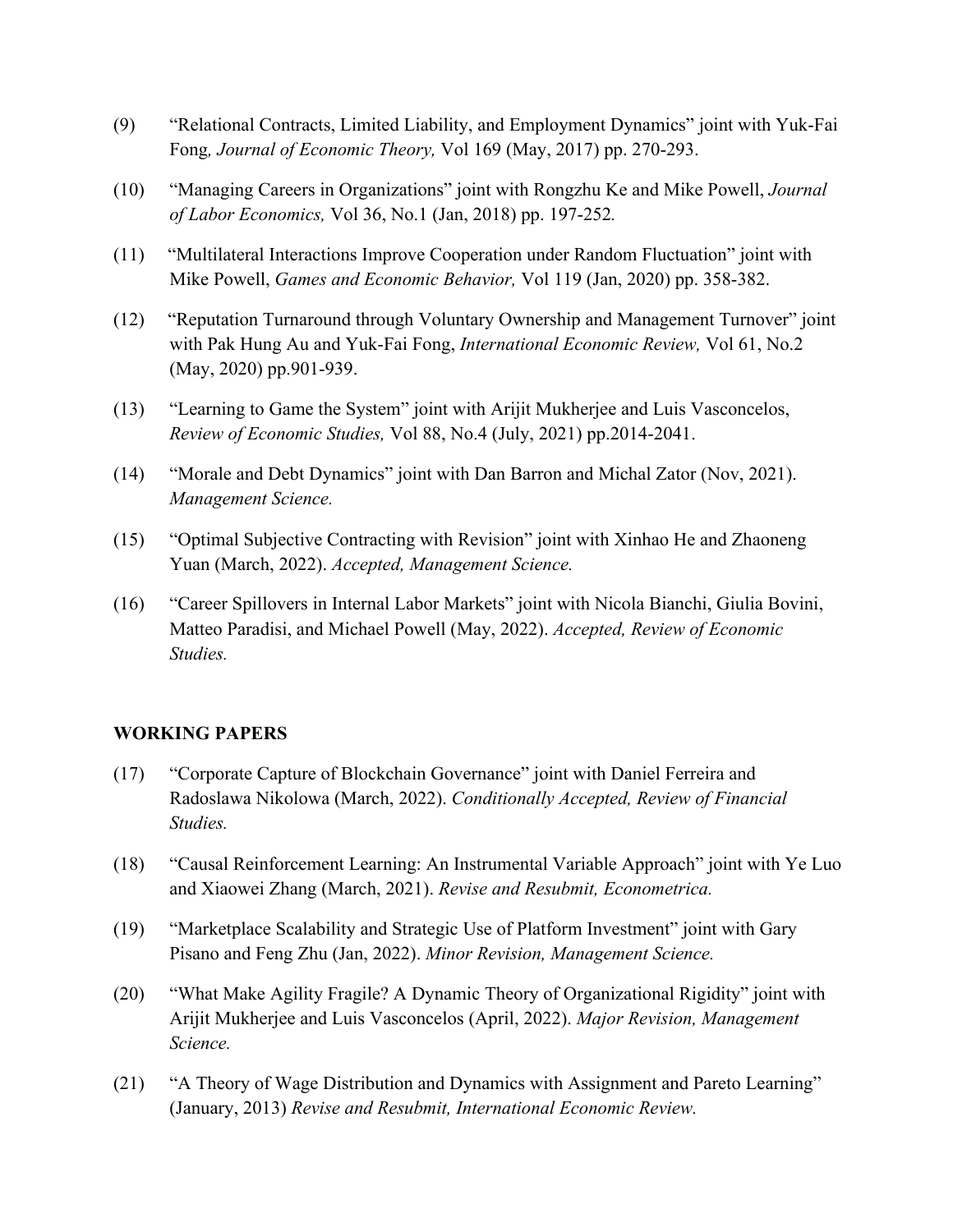(22) "Promotion Opportunities and Production Dynamics" joint with Rongzhu Ke, Ye Luo, and Mike Powell (March, 2021).

## **TEACHING**

 Strategy and Organization (MBA) Personnel Strategy (MBA) Strategic Management (MBA) Capstone Project (MBA) Capstone Project (EMBA) Incentives and Governance in Organizations (MS) Economics of Organization and Strategy (MEcon) Organizational Economics (PhD)

## **SEMINARS**

2021-2022: Zhejiang University, University of Macao

2020-2021: University of Tokyo, Cornell University, Peking University

2019-2020: PKU-HSBC, National University of Singapore

2018-2019: University of Naples Federico II CSEF, Korea University, Peking University.

2017-2018: London School of Economics, Norwegian School of Economics

2016-2017: University of British Columbia (Sauder), SUNY Stony Brook, Chinese University of Hong Kong (Shenzhen), University of Warwick, University of Bristol, Ohio State University.

2015-2016: Indiana University Kelly School of Business, University of Southern California Marshall School of Business, University of Essex, London School of Economics.

2014-2015: Chinese University of Hong Kong, Fudan University, Hitotsubashi University, Kyoto University, Nagoya University, National University of Singapore, Peking University Guanghua School of Management, Shanghai University of Finance and Economics, Tsinghua University.

2013-2014: Purdue University, Hong Kong University of Science and Technology, University of Hong Kong (lunch talk), Queens University, University of Southern California, Marshall School of Management, University of Toronto (CEPA Brown Bag), UCLA, M.I.T.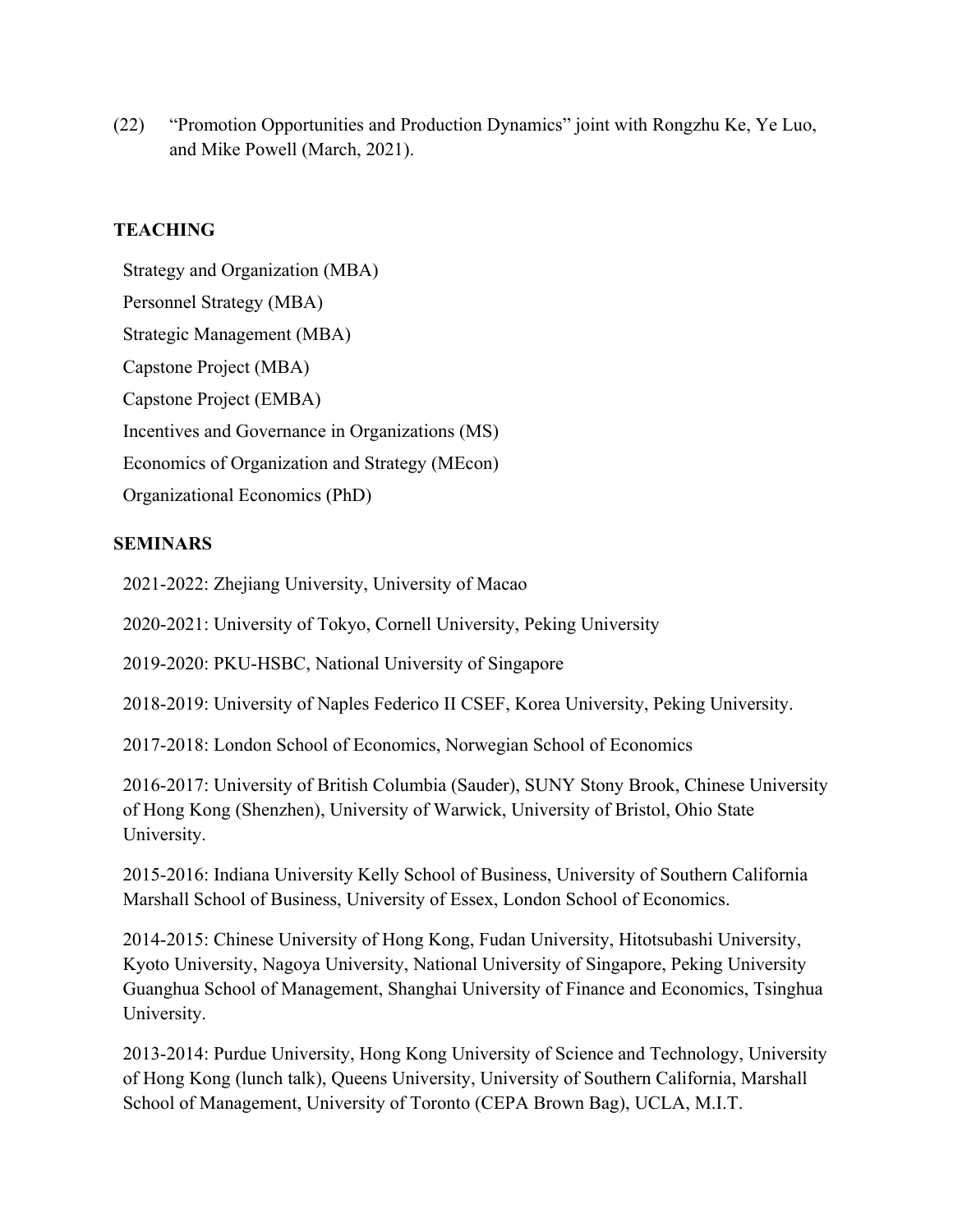2012-2013: Illinois Institute of Technology, University of Hong Kong

2011-2012: National University of Singapore, Chinese University of Hong Kong, Peking University Guanghua School of Management, Shanghai University of Finance and Economics

2010-2011: University of Iowa, New York University Stern School of Business (lunch talk)

2009-2010: Michigan State University, University of Hong Kong

2008-2009: University of Southern California, Marshall School of Management, University of Illinois at Urbana-Champaign, Northwestern University, University of Delaware, Lerner School of Business, Toulouse School of Economics, GREMAQ

2007-2008: Penn State University, Federal Reserve Bank of Chicago, University of Chicago, Graduate School of Business

2006-2007: M.I.T, Northwestern University Kellogg School of Management, Case Western Reserve University Weather School of Management, Cornell University School of Industrial and Labor Relations, Boston University, London School of Economics.

## **CONFERENCE PRESENTATONS AND DISCUSSIONS**

CUHK Workshop on Digital Economy, 2021 Organizational Economics Workshop, UNSW (Keynote), 2021 Lingnan-Wuhan Unverisity IO Workshop (Keynote) , 2020 Inaugural Conference on Industrial Economics (Keynote), 2019 SAET Conference, 2019 15th Csef-Igier Symposium on Economics and Institutions, 2019 East Asian Contract Theory Conference, 2018 NBER Workshop on Organizational Economics, 2017 (Discussant) Finance, Organizations and Markets (FOM) Conference, 2015 UBC-HKU Summer Microeconomics Seminars, 2015 NBER Workshop on Organizational Economics, 2014 Fifth Workshop on Industrial Organization (TOI 5), 2012 Fudan Workshop on Economic Dynamics, 2012 Econometric Society North American Summer Meeting, 2012 NBER Workshop on Organizational Economics, 2012 (Discussant) The 11<sup>th</sup> Annual Meeting of CSIO-IDEI, 2012 Book Preview Roundtable for "The Innovative Entrepreneur", 2012 (Discussant) The 10<sup>th</sup> International Industrial Organization Conference, 2012